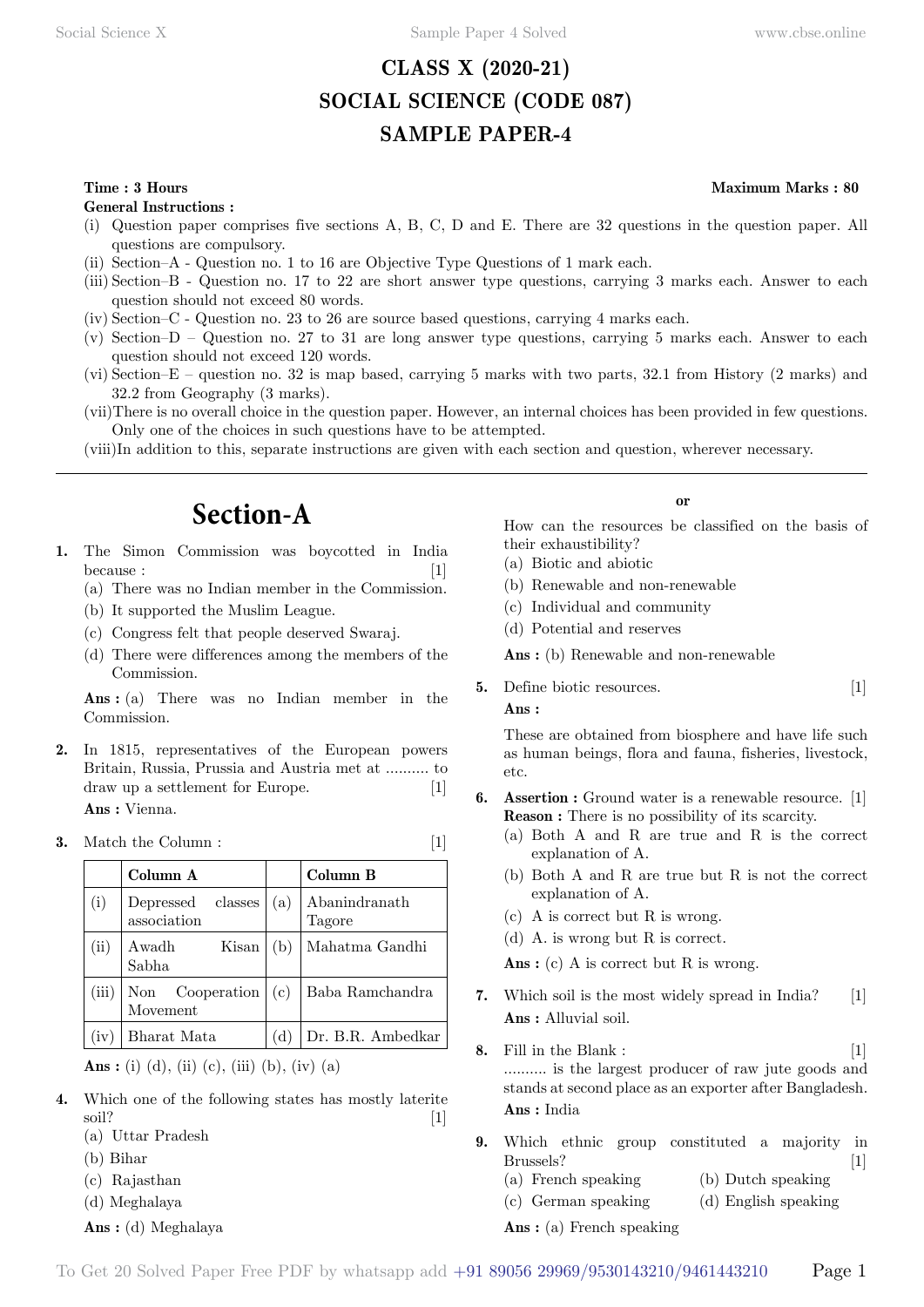**10.** Choose the correct alternative : [1] Horizontal distribution of power is .........

(a) sharing of power among different social groups.

- (b) sharing of power among different organs of government.
- (c) sharing of power among governments at different levels.
- (d) sharing of power among political and pressure groups.

 **Ans :** (b) sharing of power among different organs of government.

**11.** The Constitution of India has given Hindi language, the status of ........... [1]  **Ans :** Official language

- **12.** Which of the following neighbouring countries of India has better performance in terms of human development than India? [1] (a) Bangladesh (b) Nepal
	- (c) Sri Lanka (d) Pakistan

 **Ans :** (c) Sri Lanka

**13.** There are many activities that are undertaken by directly using natural resources. What are these activities known as? [1]

 **Ans :** Primary activities

 **o**

.......... is a situation where people are made to work less than their potential.

 **Ans :** Underemployment

- **14.** How would you calculate Body Mass Index?
	- (a) Dividing the weight by the square of the height
	- (b) Dividing the height by weight
	- (c) Dividing the weight by height
	- (d) Adding height to the weight of the person

 **Ans :** (a) Dividing the weight by the square of the height

**15.** Distinguish between investment and foreign investment. [1]

#### **Ans :**

Investment is money spent to buy assets by the citizens of the nation whereas foreign investment in the money spent by other citizens.

#### **o**

Define liberalisation.

 **Ans :**

Removing unwanted barriers or restrictions set by the government from trade and industry is known as liberalisation.

**16.** Define GDP. [1]

 **Ans :**

It is the sum of production in all the three sectors of the economy during a particular year.

**17.** Why did Gandhiji decide to launch a nation wide Satyagraha' against the proposed Rowlatt Act 1919? Explain any three reasons. [3]

**Section-B**

## **Ans :**

- (i) After arriving in India Mahatma Gandhi successfully organised Satyagraha movements in various places.
- (ii) So when in 1919 the British Government passed Rowlatt Act he decided to launch a satyagraha against this black act.
- (iii) Rowlatt Act was the act which gave the government enormous powers to repress political activities and allowed detention of political prisoners without trial for two years.
- (iv) The Act was passed despite the united opposition of the Indians.
- **18.** What were the main sources of attraction for Europeans to come to Africa in the late nineteenth century? How did they exploit their resources? [3]  **Ans :**
	- (i) Europeans were attracted to Africa due to its vast resources of land and minerals.
	- (ii) Europeans came to Africa hoping to establish plantations and mines to produce crops and minerals for export to Europe.
	- (iii)Inheritance laws were changed so that peasants were displaded from land; only one member of a family was allowed to inherit land, as a result of which the others were pushed into the labour market.
	- (iv) Europeans divided different regions of Africa among themselves.

## **o**

How were the Indian merchant industrialists discriminated by the Britishers?

 **Ans :**

- (i) **Limited market :** With the introduction of Manchester goods in the Indian market, the market within which Indian merchants could function became increasingly limited.
- (ii) **Restriction on export of manufactured goods :** The Indian merchants and traders were barred from trading with Europe in manufactured goods, and had to export only raw materials and foodgrains — raw cotton, opium and wheat, indigo were required by the British.
- (iii)**Introduction of modern ships :** With the entry of modern ships Indian merchants were edged out of the shipping business.
- **19.** The sugar industry is now shifting from the North to the South. Mention three reasons for this. [3]  **Ans :**
	- (i) **Climate :** Sugarcane is tropical crop. Peninsular India has tropical climate which gives higher yield per unit area as compared to north India.
	- (ii) **Higher sucrose :** Due to favourable climatic conditions, the sucrose content is also higher in tropical variety of sugarcane in the south.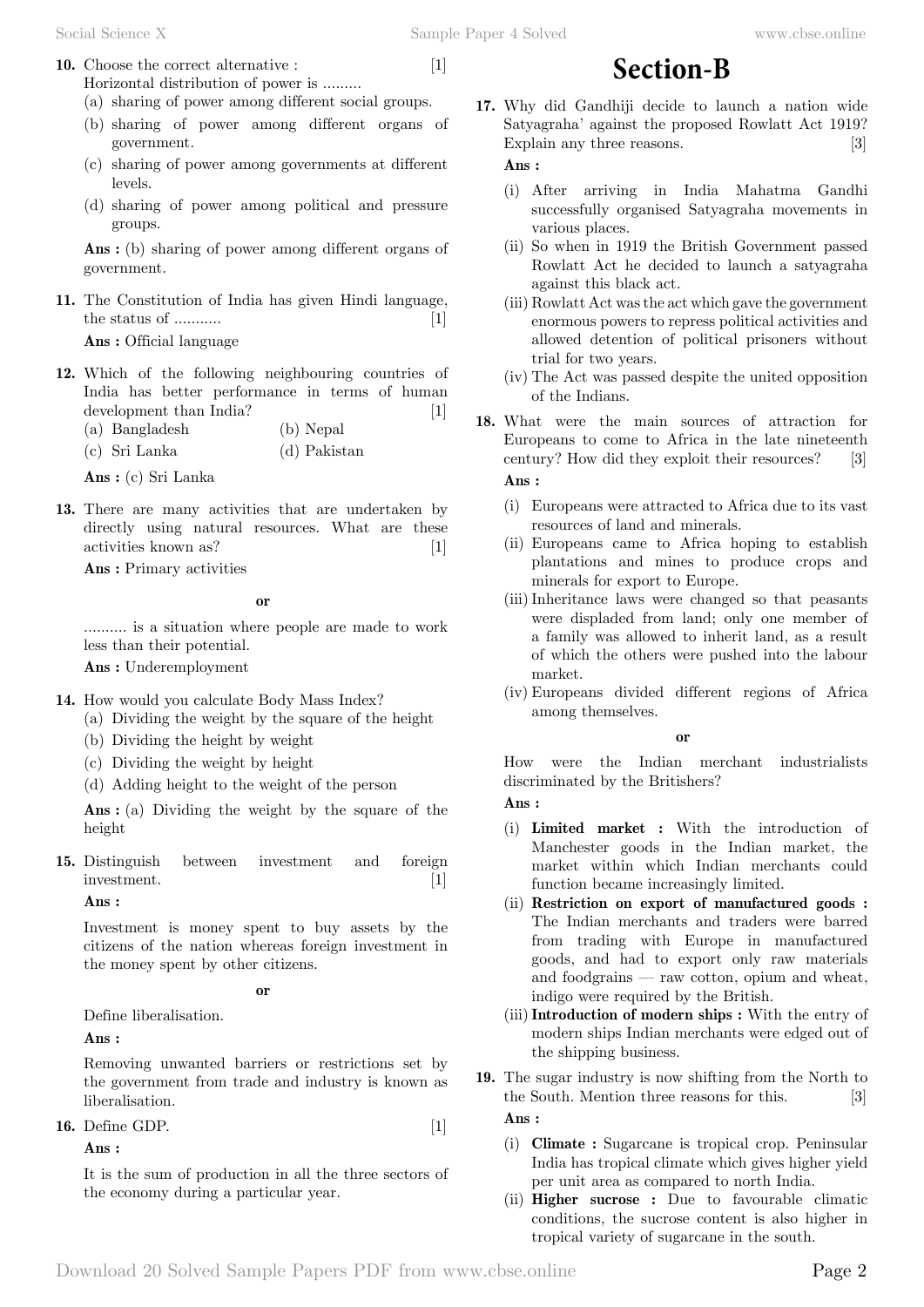- (iii) **Long crushing period :** The crushing season is also much longer in the south than in the north. For example, crushing season is of nearly four months in the north. Whereas it is of nearly 7-8 months in the south.
- **20.** "Democracy is seen to be good in principle but felt to be not so good in practices." Justify. [3]  **Ans :**
	- **(i) Corruption :** The record of democracies show us that most of the democratic countries have failed to remove or reduce corruption. India which is one of the largest democratic country of the world has also failed in this issue.
	- **(ii) Non-attentive to the needs of the people :** A democratic government should be attentive to the needs and demands of the people, but unfortunately, the record of democracy is not impressive on this issue. Democracies often frustrate the needs of the people and often ignore the demand of a majority of its population.
	- **(iii) Economic growth and development :** Democracy is considered a better government than other forms of government. So one can expect better economic growth and development. But unfortunately democracy has even failed on this issue. If one considers all democracies and all dictatorship for the last 50 years, dictatorship has slightly higher rate of economic growth.

#### **o**

Why did the makers of our Constitution declare India to be a 'Union of states'? Why were some sub-political units of India given a special status?

## **Ans :**

- (i) India became a 'Union of States' because it consisted of both British ruled territories as well as many princely states.
- (ii) Some sub-political units of India have a special status :
	- (a) All British ruled regions have same status.
	- (b) All princely states that have voluntarily joined have the same status as British . ruled territory.
	- (c) French and Portuguese ruled territories were given the status of Union Territory.
- **21.** "The issue of sustainability is important for development"? Justify by three reasons. [3]  **Ans :**
	- (i) It cares for the needs of the future generations.
	- (ii) It promotes an efficient use of natural resources. (iii)It lays emphasis on quality life.
- **22.** How is it possible to create more employment in rural areas? Explain with examples. [3]

 **Ans :**

(i) **Diversification of agriculture :** More than 60 per cent of our workers are employed in agriculture. But our farmers are producing only limited crops. There is need to diversify agriculture. Farmers should be encouraged to adopt pisciculture, horticulture, animal rearing, etc., along with cultivation of crops.

- (ii) **Cheap credit :** Most of the farmers depend on informal sources of credit, i.e., moneylenders, relatives, traders, etc., who charge a very high rate of interest. Government should encourage the commercial banks to provide loans to the farmers at cheaper rates.
- (iii) **Provision of basic facilities :** Our rural areas lack the basic facilities like roads, transportation, banking, warehouses, markets, etc. The government should invest some money in these sectors so that the Indian villages can be linked to other markets. This activity can provide productive employment to not just farmers, but also to others such as those in services like transport or trade.

# **Section-C**

**23.** Read the following extract/source carefully and answer the following questions:

Rallies were organised in various cities, workers went on strike in railway workshops, and shops closed down. Alarmed by the popular upsurge, and scared that lines of communication such as the railways and telegraph would be disrupted, the British administration decided to clamp down on nationalists. Local leaders were picked up from Amritsar, and Mahatma Gandhi was barred from entering Delhi. On 10 April, the police in Amritsar fired upon a peaceful procession, provoking widespread attacks on banks, post offices and railway stations. Martial law was imposed and General Dyer took command.

**23.1**Which is the movement?

- (a) Civil Disobedience Movement
- (b) Champaran Satyagraha
- (c) Non Cooperation Khilafat Movement
- (d) Rowlatt Satyagraha

 **Ans :** (d) Rowlatt Satyagraha

- **23.2**Which of the following was the cause of unrest among the people?
- (a) Rowlatt Act
- (b) Jallianwala Bagh incident
- (c) Failure of Simon Commission
- (d) Oppressive plantation system.

 **Ans :** (a) Rowlatt Act

- **23.3**The Jallianwala Bagh incident took place on ...........
- (a) 10th April 1919 (b) 13th April 1919
- (c) 20th April 1919 (d) 23rd April 1919

 **Ans :** (b) 13th April 1919

- **23.4**Which of the following is TRUE with respect to Jallianwala Bagh incident?
	- (i) General Dyer opened fire to create a feeling of terror and awe in the minds of people.
	- (ii) Crowd had gathered in the Jallianwala Bagh to protest violently against the Rowlatt Act.
- (a) Both (i) and (ii) (b) Only (i)
- (c) Only (ii) (d) None
- **Ans :** (b) Only (i)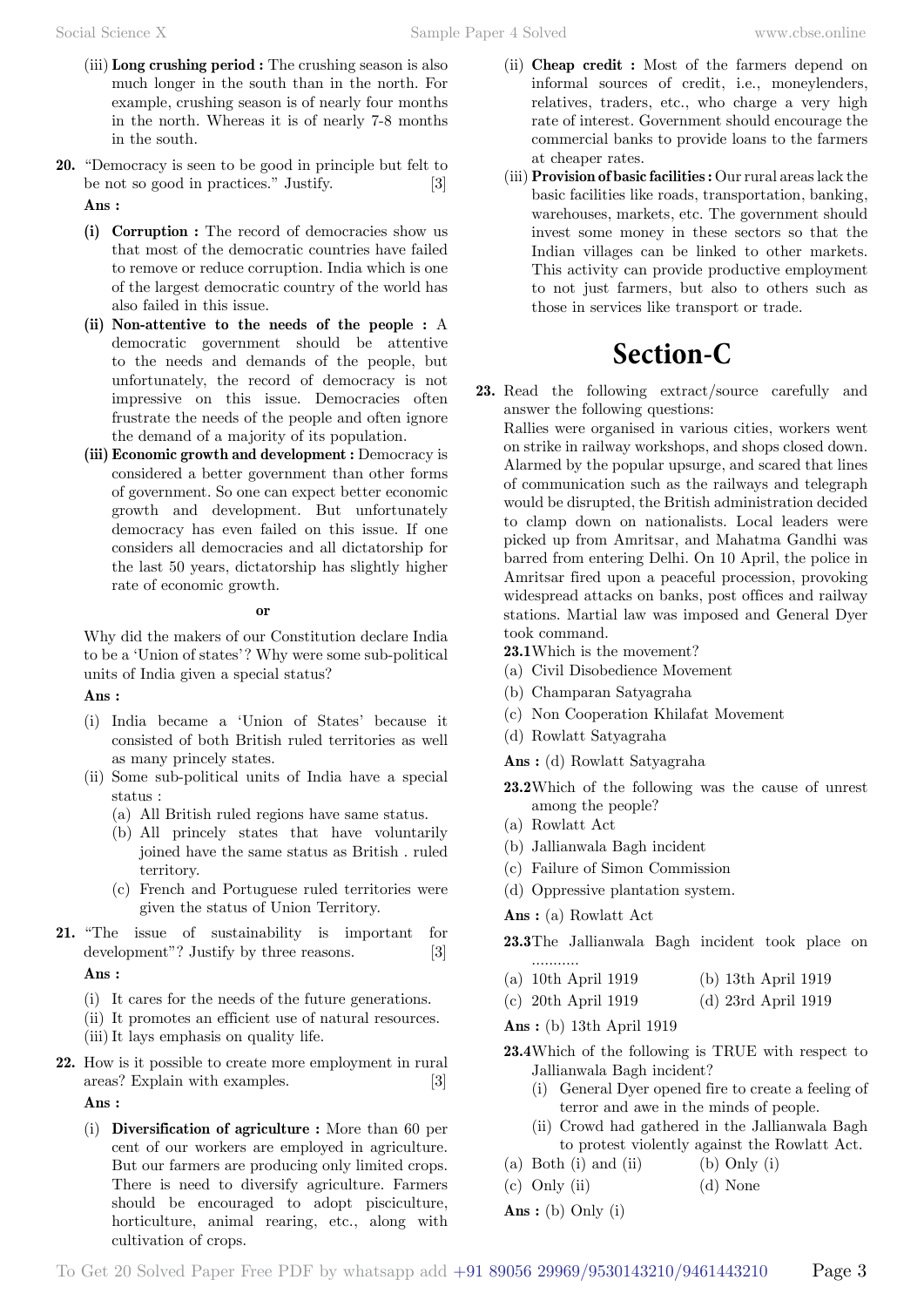- **24.** Sustained uses of land without compatible technoinstitutional changes have hindered the pace of agricultural development. Inspite of development of sources of irrigation most of the farmers in large parts of the country still depend upon monsoon and natural fertility in order to carry on their agriculture. For a growing population, this poses a serious challenge. Agriculture which provides livelihood for more than 60 per cent of its population, needs some serious technical and institutional reforms.
	- **24.1**Which of the following best describes the nature of farming being described in the soruce?
	- (a) Primitive Subsistence Agriculture
	- (b) Intensive Subsistence Agriculture
	- (c) Plantation Agriculture
	- (d) Shifting Agriculture
	- **Ans :** (a) Primitive Subsistence Agriculture
	- 24.2........... farming is essential for meeting the needs of growing population.
	- (a) Organic
	- (b) Intensive
	- (c) Subsistence
	- (d) Shifting

 **Ans :** (b) Intensive

- **24.3**Which of the following cannot be categorised as technical and institutional reforms.
- (a) Crop insurance and minimum support price.
- (b) Collectivisation
- (c) Use of combines, thrashers and harvesters
- (d) Clearing land by destroying and burning trees.

 **Ans :** (d) Clearing land by destroying and burning trees.

- **24.4**Agriculture is the mainstay of Indian economy because:
- (a) Farmers have diversified the cropping system.
- (b) It provides livelihood for more than 60 percent of its population.
- (c) Hoe, dao and digging sticks have been replaced by combines and thrashers.
- (d) Land productivity has increased due to techno institutional reforms.

 **Ans :** (b) It provides livelihood for more than 60 percent of its population.

**25.** Read the following extract/source carefully and answer the following questions :

"We need to give more power to the panchayats to realise the dream of Mahatma Gandhi and the hopes of the makers of our Constitution. Panchayati Raj establishes true democracy. It restores power to the only place where power belongs in a democracy - in the hands of the people. Giving power to Panchayats is also a way to reduce corruption and increase administrative efficiency. When people participate in the planning and implementation of developmental schemes, they would naturally exercise greater control over these schemes. This would eliminate the corrupt middlemen. Thus, Panchayati Raj will strengthen the foundations of our democracy."

- **25.1**Panchayati Raj is an example of power sharing.
- (a) Horizontal (b) Vertical
- (c) Majoritarian (d) Both a and b

 **Ans :** (b) Vertical

- **25.2**Panchayati Raj establishes true democracy as:
- (a) It gives maximum power to the executives.
- (b) It gives power in the hands of the people.
- (c) It makes judiciary more powerful.
- (d) It makes country corruption free.

 **Ans :** (b) It gives power in the hands of the people.

- **25.3**Which of the following is not true with respect to Panchayati Raj?
	- (i) It is an example of horizontal power sharing.
	- (ii) It enables people to participate in the planning and implementation of developmental schemes.
- (a) (i) is true
- (b) (ii) is true
- (c) Both (i) and (ii) are false
- (d) Both (i) and (ii) are true
- **Ans :** (b) (ii) is true
- **25.4**Panchayati Raj increases administrative efficiency
	- as (i) It eliminates the corrupt middlemen.
	- (ii) It gives power to Rural local government.
- (a) (i) is true
- (b) (ii) is true
- (c) both (i) and (ii) are false
- (d) both (i) and (ii) are true

 **Ans :** (d) both (i) and (ii) are true

**26.** Read the following extract/source carefully and answer the following questions:

Groundwater is an example of renewable resources. These resources are replenished by nature as in the case of crops and plants. However, even these resources may be overused. For example, in the case of groundwater, if we use more than what is being replenished by rain then we would be overusing this resource.

Non-renewable resources are those which will get exhausted after years of use. We have a fixed stock on earth which cannot be replenished. We do discover new resources that we did not know of earlier. New sources in this way add to the stock. However, over time, even this will get exhausted.

- **26.1** Groundwater is an example of renewable resource as
- (i) Its reserves are unlimited in all the regions.
- (ii) It is replenished by nature.
- (a) Both (i) and (ii) (b) Only (i)
- (c) Only (ii)  $(d)$  Neither (i) nor (ii)

 **Ans :** (c) Only (ii)

- **26.2**Over use of resources leads to ...........
- (a) Economic growth
- (b) Equal distribution of resources
- (c) Exhaustion of resources
- (d) Enhanced quality of life

 **Ans :** (c) Exhaustion of resources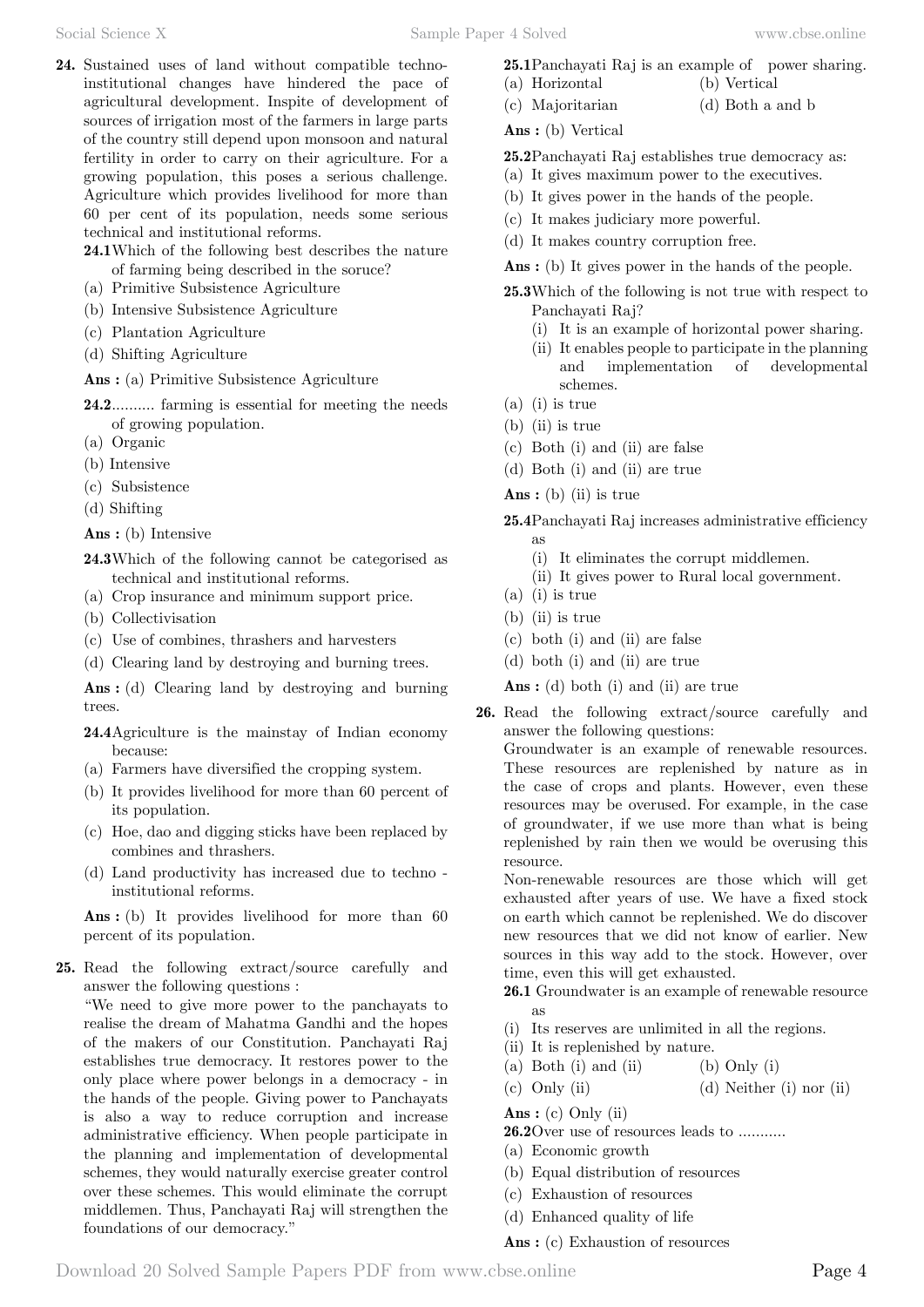**26.3**Mineral oil is an example of ...........

- (a) Renewable Resource
- (b) Non-renewable Resource
- (c) Potential Resource
- (d) International Resource

 **Ans :** (b) Non-renewable Resource

**26.4**Match the following items in column A with those in column B and choose the correct answer from the options given below:

|                         | Column A      |              | Column B      |
|-------------------------|---------------|--------------|---------------|
|                         | Mineral oil   | $\mathbf{a}$ | Renewable     |
| $\mathbf{ii}$           | Groundwater   | (b)          | Non Renewable |
| $\overline{\text{iii}}$ | Exhaustible   |              |               |
| (iv)                    | Replenishable |              |               |

- (a) (i) b, (ii) a, (iii) b, (iv) a
- (b) (i) a, (ii) a, (iii) a, (iv) b
- (c) (i) a, (ii) b, (iii) b, (iv) a
- (d) (i) d, (ii) b, (iii) a, (iv) b

 **Ans :** (a) (i) - b, (ii) - a, (iii) - b, (iv) - a

# **Section-D**

**27.** Describe any four geographical conditions required for the growth of tea. Mention the two major tea producing states of South India. [5]

#### **Ans :**

Tea is the most important beverage crop of India. **Climatic conditions :**

- (i) **Temperature :** The tea plant grows well in tropical and sub tropical climate. Tea bushes require warm and moist, frost—free climate all through the year. Tea bushes need temperature of more than  $25^{\circ}$  C.
- (ii) **Rainfall :** Tea plant needs heavy rainfall ranging between 150 cm to 250 cm. The rainfall should be well distributed throughout the year.
- (iii) **Soil :** The plant requires a light loamy soil. The soil should be rich in humus and iron content. Tea is a soil exhausting crop, so frequent use of chemical fertilisers and manure is essential.

#### **Producers :**

Tamil Nadu and Kerala the major tea producing states of South India.

#### **o**

Explain the favourable geographical conditions required for the production of rice. Also mention the major rice producing states of India.

#### **Ans :**

- (i) **Temperature :** It is a kharif crop which requires high temperature, and high humidity. This means monthly temperature of about 25°C with minor variation during the sowing, growing and harvesting season, is suitable for the growth of the plant.
- (ii) **Rainfall :** Rice needs abundant rainfall, i.e., more than 100 cm. It can grow in areas with less rainfall

too, but with assured irrigation. Rice is grown in Punjab and Haryana with the help of irrigation.

(iii) **Soil :** Rice can grow in a variety of soils including silts, loams and gravels, but it is grown best in alluvial soil with a sub-soil of impervious clay.

**Areas of production :** Rice is cultivated in almost all the states of India, but most of its cultivation is concentrated in the river valleys, deltas of rivers and the coastal plains.

The main rice producing states are West Bengal, Andhra Pradesh, Uttar Pradesh, Bihar, Punjab, Odisha, Karnataka, Assam and Maharashtra.

- **28.** Carefully study the given picture and answer the following questions : [5]
	- (i) Identify the crop.
	- (ii) During which cropping season the crop is grown?
	- (iii) State the climatic conditions required for its cultivation.



## **Ans :**

(i) Rice.

(ii) Rice is a rabi crop.

**Climatic Conditions :**

- (a) **Temperature :** It is a kharif crop which requires high temperature and high humidity. This means monthly temperature of about 25°C with minor variation during the sowing, growing and harvesting season, is suitable for the growth of the plant.
- (b) **Rainfall :** Rice needs abundant rainfall, i.e., more than 100 cm. It can grow in areas with less rainfall too, but with assured irrigation.
- **29.** How has the third tier of government in our country been made more effective and powerful by the Constitutional Amendment of 1992? [5]  **Ans :**

## **Three tier system :**

- (i) Now, it is constitutionally mandatory to hold regular elections for the local government bodies.
- (ii) Seats are reserved in the elected bodies and the executive heads of these institutions for the Scheduled Castes, Scheduled Tribes and the Backward Classes.
- (iii) At least one-third of all positions are reserved for women.
- (iv) An independent institution called the State Election Commission has been created in each state to conduct free and fair elections for the panchayat and the municipalities.
- (v) The State governments are required to share some powers and revenue with the Local government bodies. The nature of sharing varies from state to state.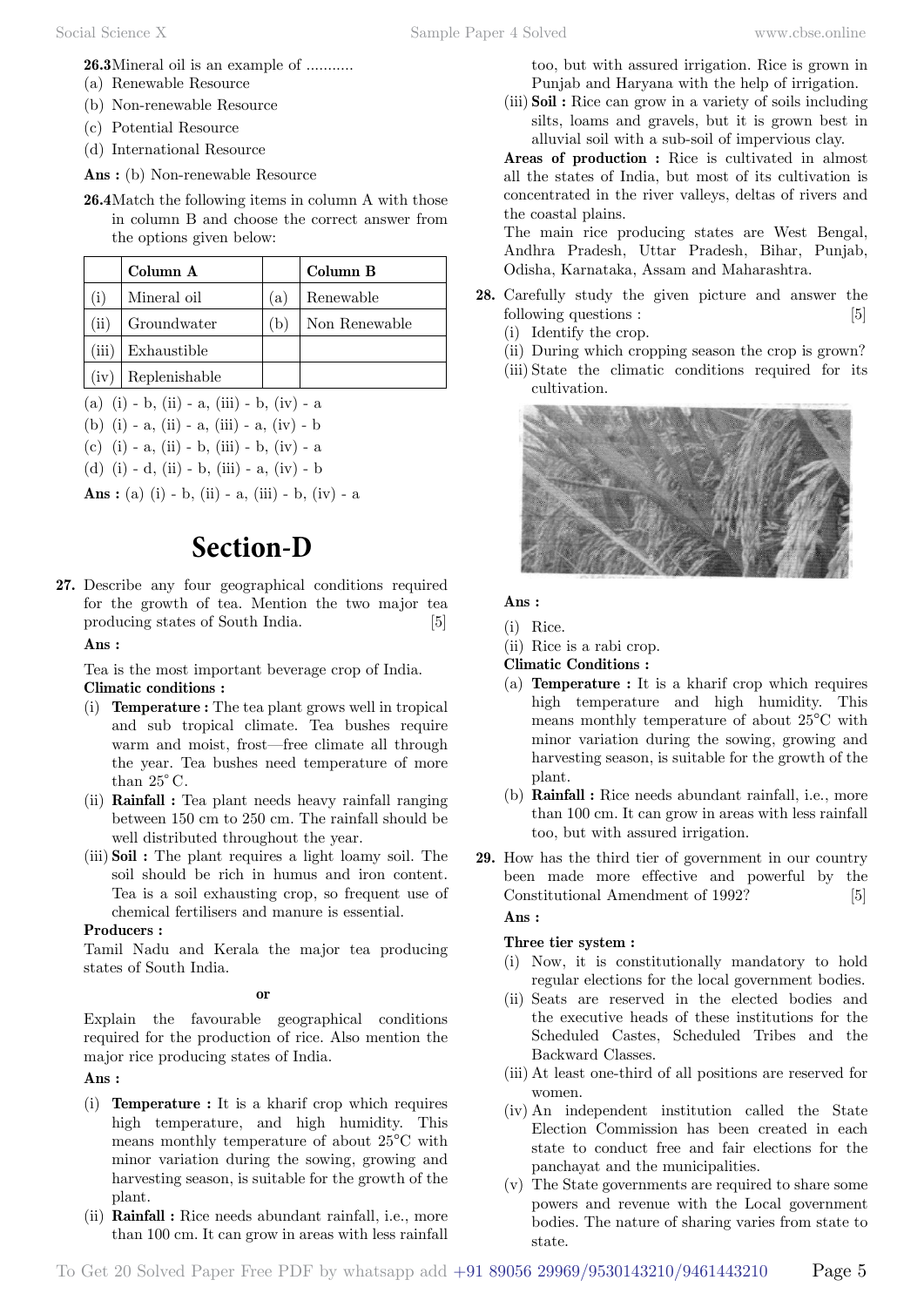**30.** Explain the social and economic values for which it is necessary to expand formal sources of credit in India. [5]

## **Ans :**

## **Economic values :**

- (i) The formal sources of credit include loan from commercial banks and co-operatives. They provide loans at cheaper and more affordable rate of interest than that of informal sources of credit. This would increase the incomes of the borrower. They would have to give a little portion of their earnings as interest. And the rest is left with themselves. This would make them economically self-dependant.
- (ii) Formal sources of credit do not have unethical terms and conditions like informal sources of credit. This would result a higher earning.
- (iii) The Reserve Bank of India ensures that formal sources of credit provide loans to the poor small cultivators, small borrowers, etc., so that they could increase their earnings and standard of living.

## **Social values :**

- (i) Economic self-dependency boosts up social status of the poor. With their increased incomes, they could grow crops, do business, set-up small-scale industries, etc. This could free them from the clutches of moneylenders, traders or landlords and increase their status in the society.
- (ii) The RBI ensures loans to the poor, small cultivators and small borrowers through formal sources of credit. In this way, they bring social equality.
- **31.** "Information and communication technology has played a major role in spreading out production of services across countries." Support the statement with suitable examples. [5]

## **Ans :**

- (i) Development in telecommunications, computers, internet etc. has given a big boost to the process of globalisation. Because of the modern facilities, it is very easy to access information instantly, and to communicate from remote areas. Through the use of internet, one can communicate across the world at negligible costs.
- (ii) Use of IT helps transferring of data and other information.
- (iii) Use of IT has helped the MNCs to expand their market throughout the world.
- (iv) A host of services such as data entry, accounting, administrative tasks, engineering are now being done cheaply in countries such as India, China, Brazil etc.
- (v) Transfer of money across the countries

## **o**

How can consumers and producers be benefitted from foreign trade? Explain with examples.

## **Ans :**

(i) **Expansion of local market :** Foreign trade creates an opportunity for the producers to reach beyond the domestic markets, i.e., markets of their own countries. Producers can sell their produce not only in markets located within the country but can also compete in markets located in other countries of the world.

- (ii) **Increase in efficiency :** Trade promotes competition both within as well as outside the nation. Producers of different countries now closely compete against each other even though they are separated by thousands of miles. This increases efficiency for the producer.
- (iii) **Low Cost :** Producer can purchase cheap raw material from the international market. This will lower the cost of production.
- (iv) **Better choice for the buyers :** With the expansion of trade the choice of goods in the market rises. Consumers get more variety and quality goods at cheaper rates. In general, with the opening of trade, goods travel from one market to another.
- (v) **Impact on prices :** With the expansion of market the prices of similar goods in the two markets tend to become equal.
- **32.** (a) Two places A and B have been marked on the given outline map of India. Identify them and write their correct names on the lines drawn near them.
	- (i) The place where Indian National Congress Session was held in December 1920.
	- (ii) A place where Gandhiji organised `Satyagraha' in favour of cotton mill workers. [2]
	- (b) On the same outline map of India locate and label any three of the following with suitable Symbols.
		- (i) Bokaro Iron and Steel Plant
		- (ii) Coimbatore Cotton Textile
		- (iii) Namrup Thermal Power Plant
		- (iv) Kandla Major Sea Port
		- (v) Chennai International Airport [3]